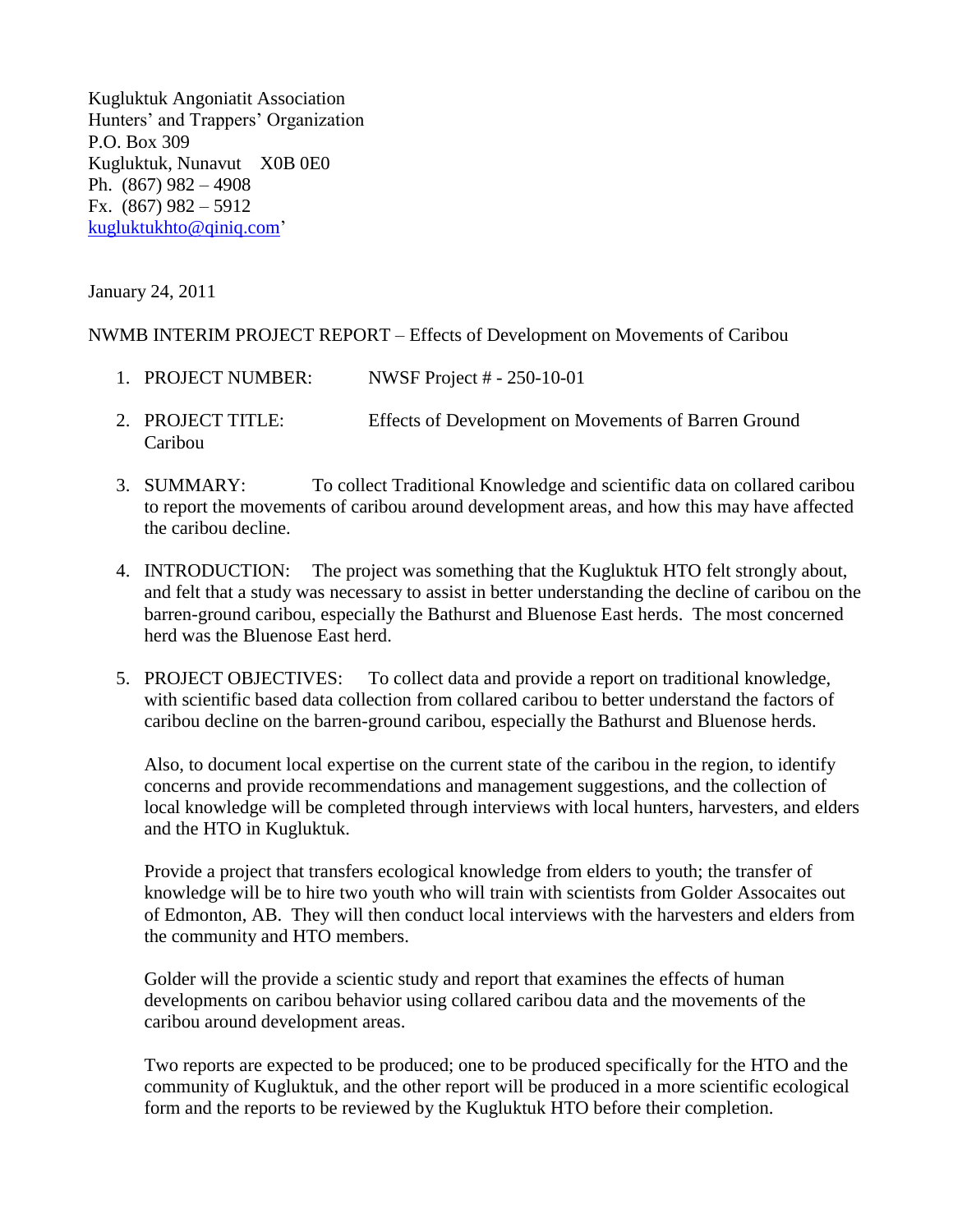- 6. Materials and Methods:
	- Collared caribou data using Geographic Information System (GIS).
	- Scientific data collection (Golder Associates Ltd).
	- Topographic Maps used during interviews to identify areas of concern.
	- Recording equipment to record interviews.
	- Presentation equipment.
	- Questions were put together and discussed with HTO and also with the local Kitikmeot Inuit Association, traditional knowledge collectors.
- 7. RESULTS: To date, things have gone very well. The Kugluktuk HTO and Board of Directors were very pleased with the outcome of what has been collected so far. The two students were Robyn Atatahak and Pauline Anablak, who did a very good job so far. They were sent to Edmonton to do some training on data collection, and to better understand how the scientific data was collected. And during this time they were trained in understanding of maps and how they are used, they were also trained on how interviews are conducted and what equipment will be used and how to use them. They also took some training on how to conduct a presentation, which they did very well in front of the Kugluktuk HTO Board of Directors. The boards of directors were very impressed on how well they understood the caribou data collected and the methods that were used to collect the data and all the areas (using maps) that were covered.

The two youth, and Natasha Thorpe, TK coordinator, conducted interviews with harvesters, and elders for at least a week, which went very well. Now the data is to be interpreted into a report form by Natasha and her expert crew.

I also asked Robyn Atatahak, to do a presentation to the junior high and the senior high school students, which she did and the principal of the school was very impressed with what she presented. I would like to encourage her to go to the elementary school to do a smaller presentation at a lower level so these students too can learn about how data is collected, even if a little.

- 8. DISCUSSION: During and after the presentation of the data collected by the two youth, a question and answer period was held with the two youth and the board of Directors, and the two youth, along with Natasha, answered all their questions to better understand what was presented. The board of directors felt that this report that will be presented to the community at a later date, is the most understandable data collection to date, that inuit (or community) can understand. We are very impressed with it and look forward to the final report.
- 9. MANAGEMENT IMPLICATIONS: So far so good, and impressed with the results to date. The traditional knowledge report is being worked on as we speak and will hopefully be completed by the summer or fall (before the deadline date). I would like to continue to see the two youth working with Golder Associates on this project, so will push them to continue to use the two students as much as they can.
- 10. REPORTING TO COMMUNITIES/RESOURCE USERS: At some point, once the presentation has been updated, from direction and question/answer period with Directors, Natasha will be updating the presentation so it can be better understood by the community and most likely again, be presented to the schools. There are implications that the Kitikmeot Inuit